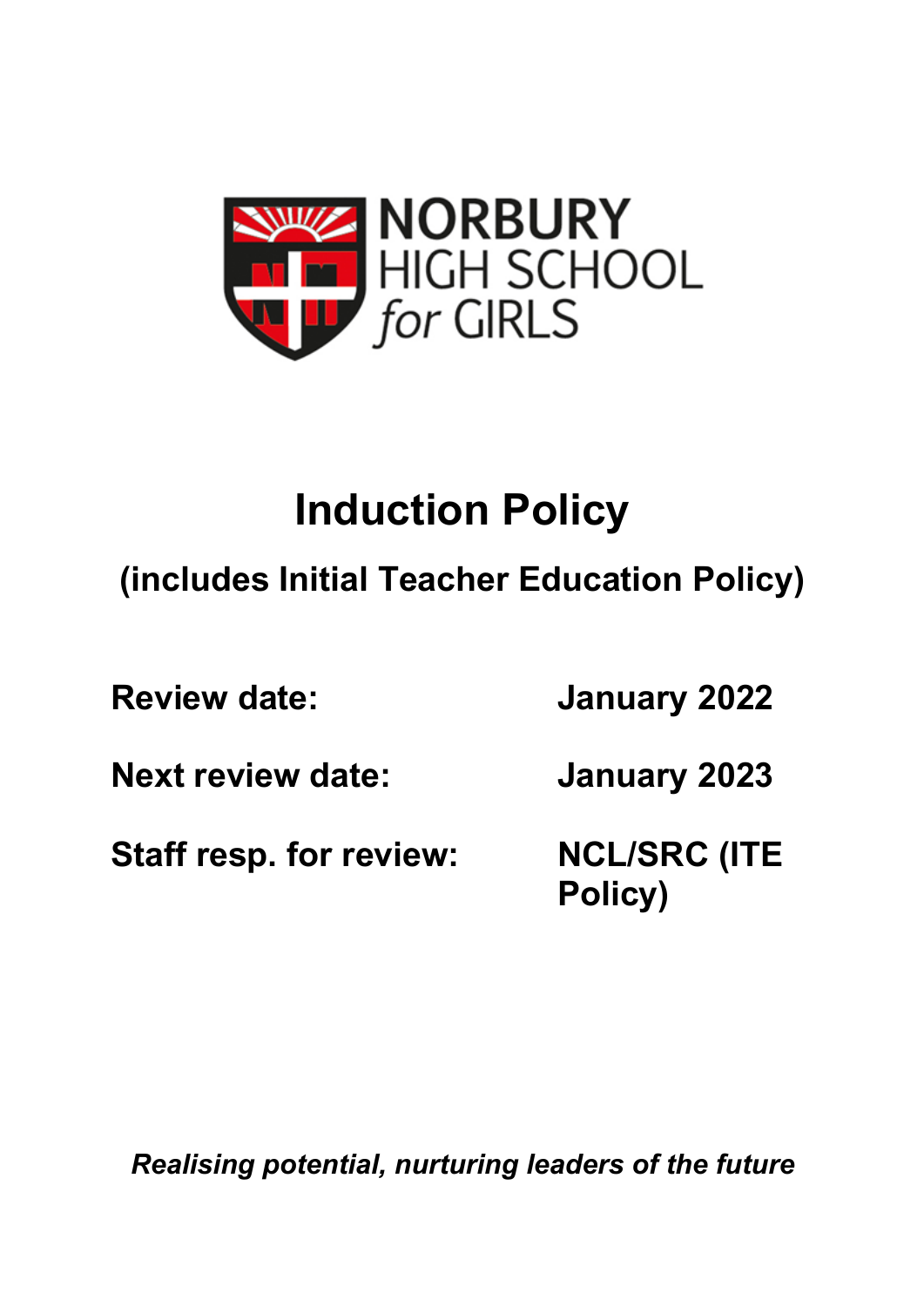## **NEW STAFF INDUCTION**

## **GENERAL AIM**

This policy brings together our ECT policy and our Initial Teacher Education policy alongside protocols for any new member of staff regardless of their career stage.

All new members of staff – including teachers, admin and support staff – should have access to a thorough induction process that fully introduces the member of staff to Norbury High School for Girls and our systems. For ongoing support, new staff should refer to their line managers in the first instance, and to the assistant headteacher responsible for staff development (NCL) if needed.

## **ROLE OF THE MANAGER**

Each new member of staff is assigned an induction manager (often their head of faculty [HOF], head of department [HOD] or line manager) to guide them through induction.

## **INDUCTION PAPERWORK**

All new staff will receive a copy of the new staff induction booklet and induction paperwork that outlines the basics of working at Norbury High School for Girls. Managers are expected to go through the induction paperwork with the new member of staff and use the checklists in a timely manner. The assistant headteacher responsible for staff development updates this annually and emails it to new staff and managers. All new staff will have received this by the end of their first working week at Norbury High School for Girls.

### **INDUCTION PROGRAMME**

Along with weekly staff briefings, frequent curriculum area meetings and Continuing Professional Development (CPD) sessions, new staff will benefit from an induction programme of meetings in the first term. All new teachers are expected to attend this, and it is also open to new admin and support staff.

The programme will include information about the senior leadership team (SLT), SIMS, the school's behaviour policy, heads of year and pastoral leaders, school ethos, sixth form, data, teaching and learning, trips, CPD, SEN, EAL and mentoring.

### **MID-YEAR STARTERS**

It is important mid-year starters are properly inducted despite potentially missing out on the induction programme of meetings outlined above. They will receive the induction booklet and initially meet with the assistant headteacher for staff development to identify induction needs.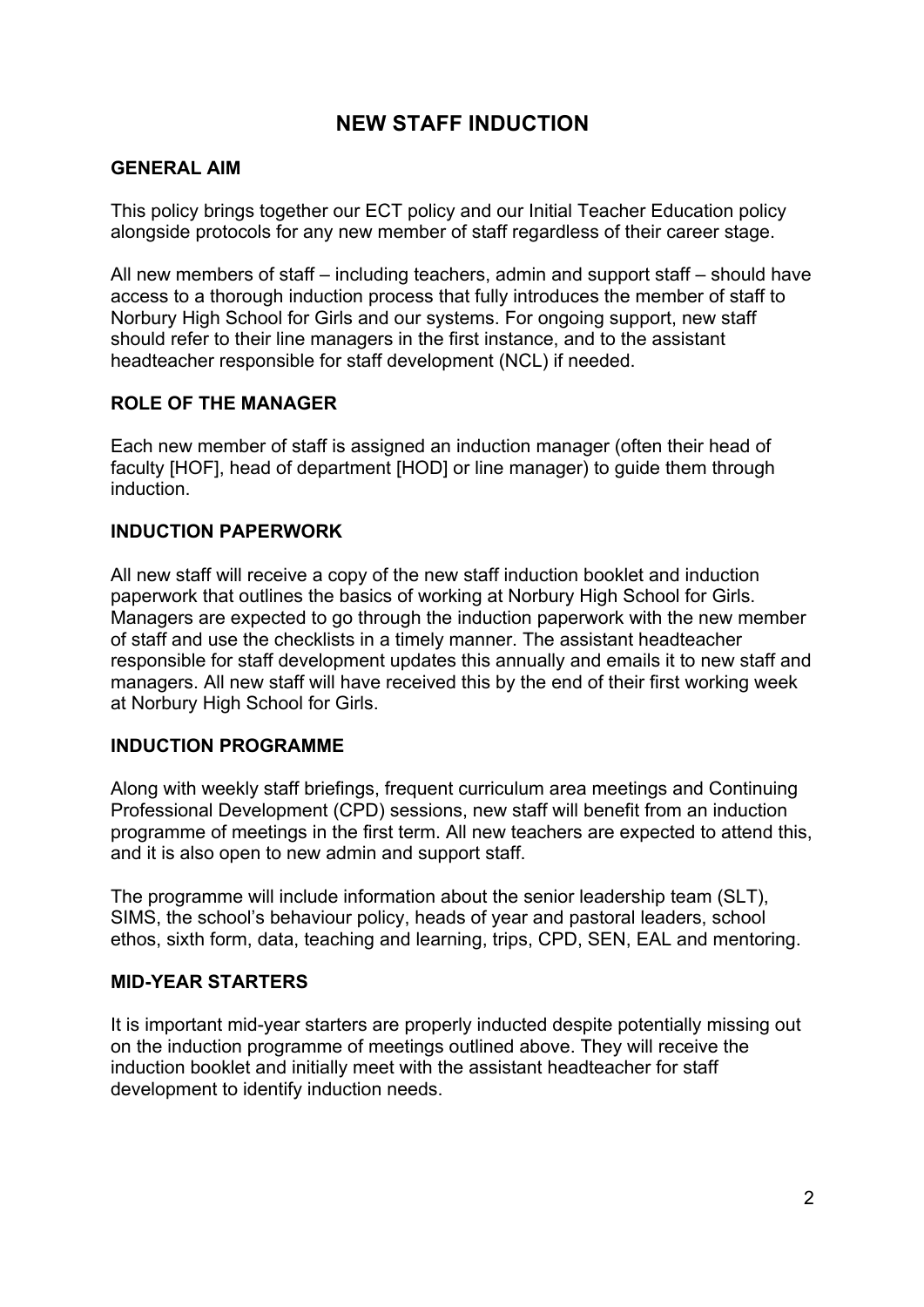## **EARLY CAREER TEACHERS AND INDUCTION**

## **GENERAL AIM**

The first year of teaching presents complex problems for the new entrant to the profession. The aims of the school induction policy are to provide help and support for the early career teacher (ECT) in coping with these problems; to assist in the development of professional competence and in the establishment of good relations with staff and students; and to provide a sound basis for subsequent professional development.

The induction programme should build upon the strengths and abilities of new teachers. It is not meant to focus upon any identified deficiencies but has, as one of its major objectives, the creation of professional competency rather than dependency.

It should also take into account the skills, knowledge and experience which new teachers bring to their first post; ensure that they become confident and competent in their jobs; and provide a period of professional growth and development so that their early experience in school provides a secure foundation for their future professional development. The action-planning process in the career entry profile is central to this process.

## **NORBURY HIGH SCHOOL FOR GIRLS PROGRAMME FOR ECTs**

It is expected that ECTs will follow the induction programme for all new teachers. This will be supplemented by the ECF programme with the local teaching school hub and with their induction tutors and the assistant headteacher in charge of induction. Lessons will be observed at least once per half term. Other appropriate activities will also be provided based upon the targets identified at the end of the training year.

## **ARRANGEMENTS REGARDING THE ECT INDUCTION PERIOD**

Following legislation, ECTs need to complete a formal induction period of two years (six terms). ECTs will receive 10% off timetable in their first year of teaching and an additional 5% off timetable in their second year of teaching. At Norbury High School for Girls, this means teaching 40 lessons per fortnight in the first year.

ECTs continue to progress against the standards achieved in their training year; they are to build their strengths as outlined in their 'Career Entry Development Profile' and address their areas for development. At the end of each of the six terms they are to be assessed against the teaching standards again before completing their induction period.

In secondary schools the induction tutor would normally be an experienced member of the faculty/department, although they would work closely with the assistant headteacher responsible for induction. The headteacher is responsible for ensuring that the ECT has an appropriate induction programme and is ultimately responsible for recommending to the Awarding Body (Norbury High School for Girls uses Octavo) as to whether or not the ECT has met the induction standards or not.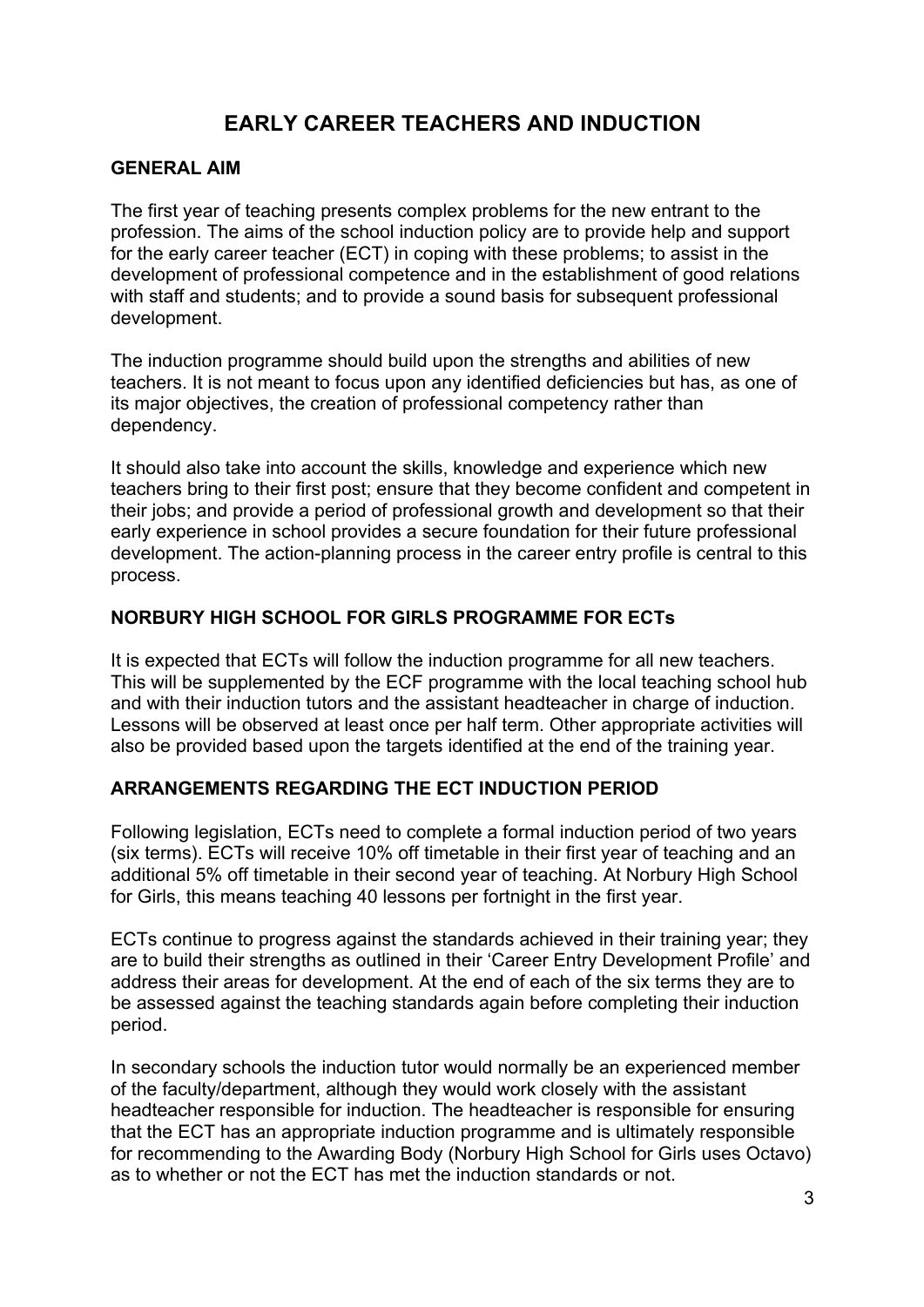There are 2 elements:

- 1. An individual programme of monitoring and support
- 2. An assessment of the ECT's performance

## **AN INDIVIDUAL PROGRAMME OF MONITORING AND SUPPORT**

- Using the CEDP which has already been filled in by the training institution, the Induction Tutor sets objectives on the plan format with the ECT; there are to be professional review meetings half termly when progress is to be reviewed and new or revised objectives set, alongside more frequent informal meetings with the Induction Tutor; this will be in line with the new ECF programme and resources provided with the teaching school hub
- There are to be formal observations and follow ups at least every half term and the first should be within four weeks of the start; these can be done by the Induction Tutor or another member of staff
- The ECT is to have the opportunity to observe experienced teachers
- Other appropriate training should be identified in conjunction with the Induction Tutor
- Internal training and experience should be provided

## **ASSESSMENT AGAINST THE INDUCTION STANDARDS**

A form is to be sent to the awarding body at the end of each term.

## **RESPONSIBILITIES**

The **Headteacher** is responsible for the general oversight of the Induction Programme and for assessment reports to the authorised body.

The **Assistant Headteacher (Induction)** is responsible for organising and planning the induction programme. He will liaise closely with the induction tutors.

The **Induction Tutor** will ensure an appropriate individual programme of monitoring and support is undertaken. Two lesson observations are to be undertaken each term. Termly reports are to be submitted.

The **Head of Year** to which the ECT is attached will provide guidance on pastoral and related matters.

The **ECT** is expected to participate in whole school activities, to keep records, to familiarise her/himself with the staff policies and, in general, to make the most of the opportunities offered by the induction scheme.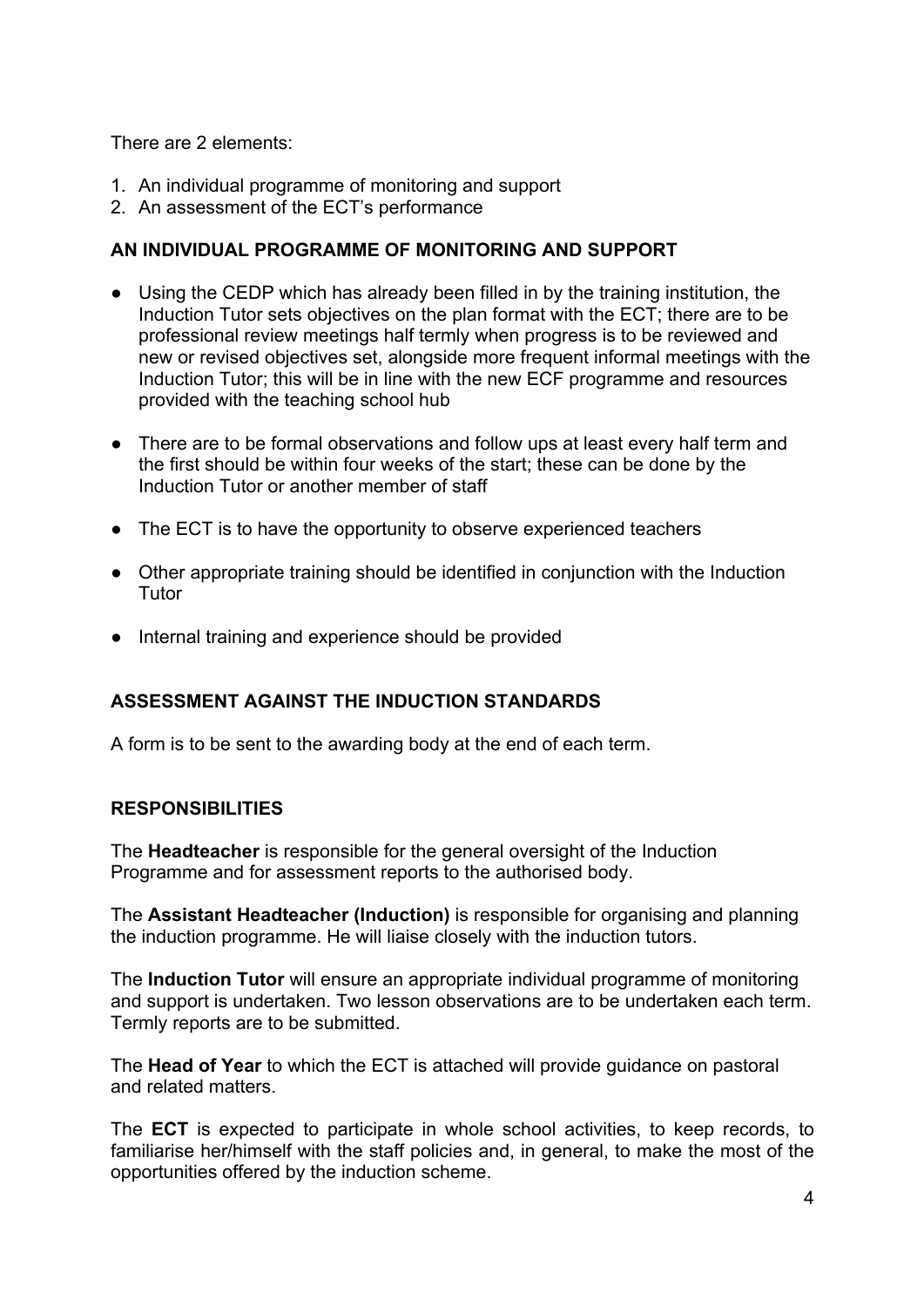**All staff** will help the ECT to become an established member of our school community as soon as possible.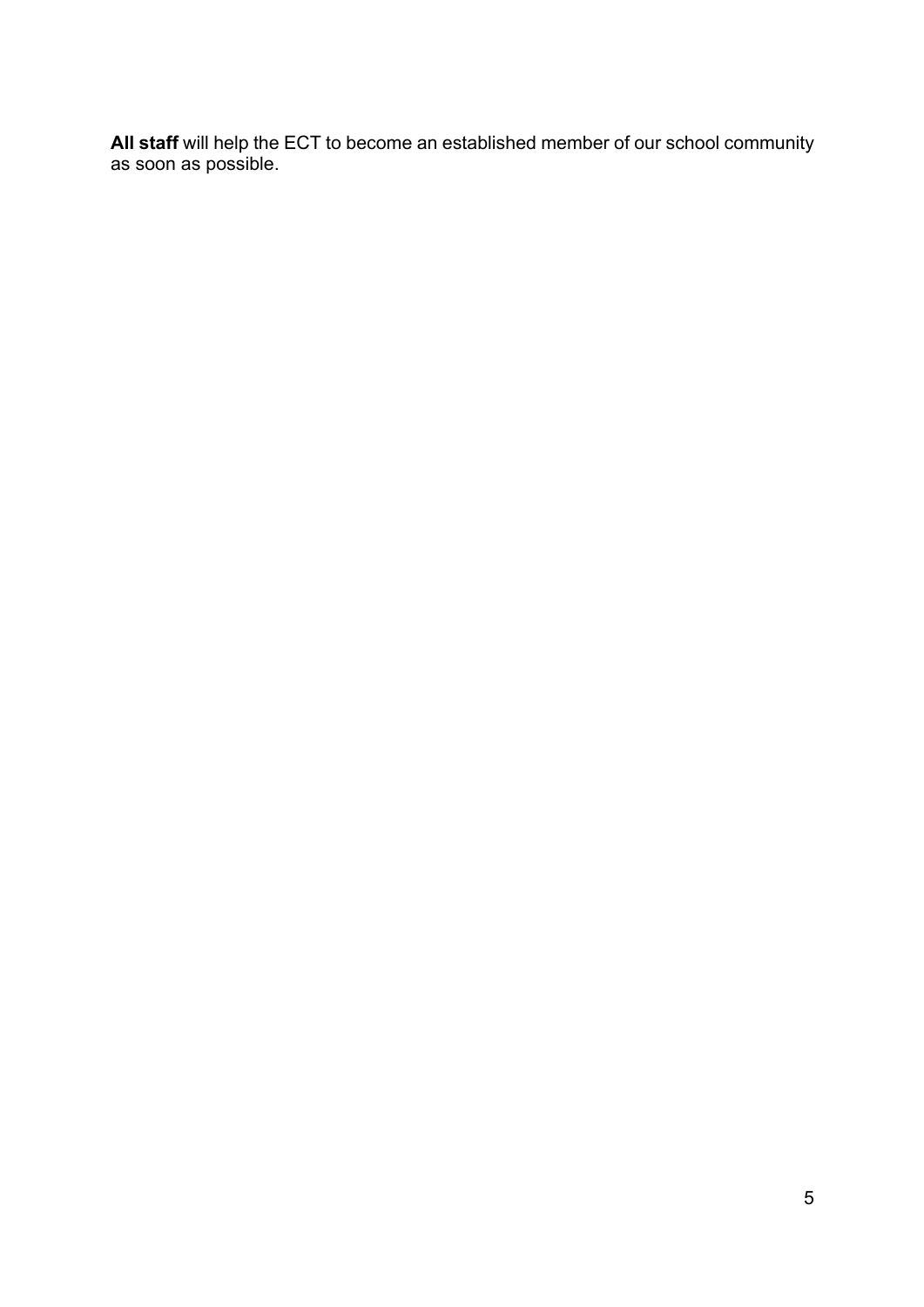## **INITIAL TEACHER EDUCATION POLICY**

Norbury was designated a Training School in Sept 2003 and thus has a history of providing high quality training for all teachers which is continued to this day. We work with student teachers (STs) in Initial Teacher Training (ITT) programmes such as the PGCE, as well as those on School Direct programmes (SDs), to ensure future teachers are given the best opportunities possible. We are equally committed to addressing the training needs of all staff in the school throughout their career.

## **Aims**

- 1. To provide quality training which will give all student teachers the experiences required to meet the Qualified Teacher Status Standards as set out by the DFE.
- 2. To create links with Higher Education Institutions (HEIs), the Local Authority (LA), our partner schools and other bodies to ensure requirements are met and a profitable relationship is established.
- 3. To create opportunities for all staff to develop through updating their knowledge and skills, through reflecting on their own teaching practice and through making a valuable contribution to the development of others.

## **Benefits**

The benefits of working in ITT are numerous:

- All teachers are encouraged to reflect upon their own practice
- Teachers are able to share their expertise and offer support to others
- Teachers are able to update their subject knowledge and skills through links with HEIs
- Teachers are supported through tutor support, team teaching and resources
- Students benefit from an increased number of adults helping in the classroom and around the school
- The school is able to recruit quality staff who are already partially inducted into the school

## **Entitlement**

STs and SD are entitled to:

- Access to teaching opportunities in line with the expectations of the HEIs /provider
- Support and guidance regarding teaching skills and feedback from trained student observers
- An induction programme encompassing the whole school as well as the work of the department
- A professional studies programme delivered by specialists within the school
- Opportunities to be involved in the whole life of the school, e.g. extracurricular events
- Opportunities provided by our partner school Langley Park School for Boys
- Thorough monitoring and evaluation culminating in the completion of the required reports/profiles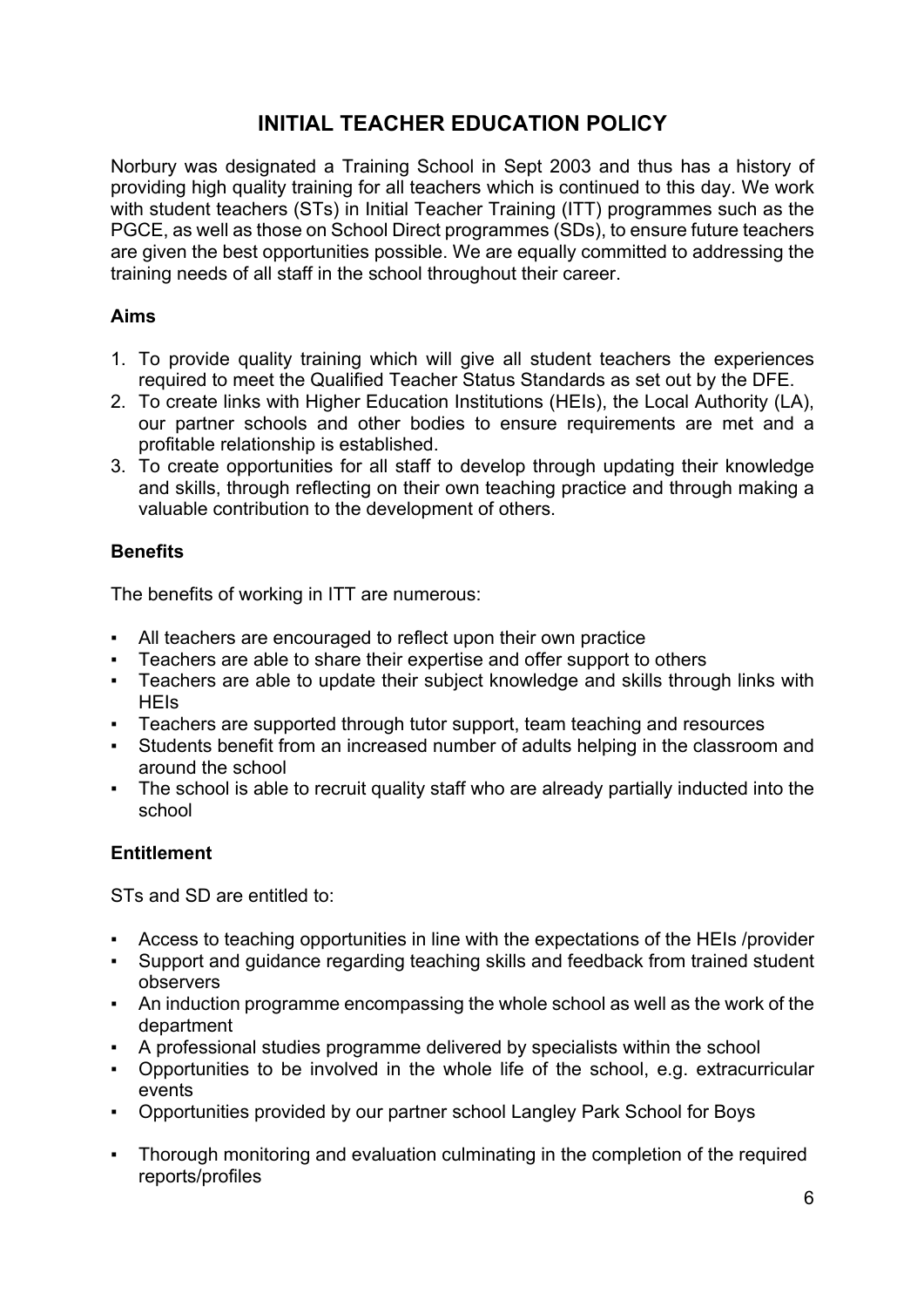▪ Opportunity to feedback via school-based and HEI questionnaires.

## **Roles and responsibilities**

All staff throughout the school are involved in our work in partnership with HEIs. The following staff have specific responsibilities:

Headteacher – overall responsibility Associate Assistant Headteacher – Professional Coordinating Mentor (PCM) Administrator – PGCE & SD Subject mentors – Department-based

## **Staff development**

Some training is arranged by the providers. New mentors attend induction sessions at the HEI. Established mentors attend sessions where they are updated on any changes. Training is also provided in school and in partnership with other schools. Experienced mentors and the Coordinator are able to offer support and guidance to new mentors. There is external and internal moderation of lesson observations and reports.

### *Mentoring is seen as a valuable form of professional development and is recorded in teachers' professional development portfolios. All teachers are likely to be involved with ITE and should note this.*

## **Resources**

There is a central budget which funds the whole school professional development programme and whole school photocopying and resources. STs are able to use the curriculum computer network and are provided with a print allocation. The staff room is available for them to use and their tablets and a printer are also accessible here. Workspaces are available in some Department areas otherwise.

### **Quality assurance**

The school coordinator receives informal feedback throughout the year with formal feedback from the HEI at the end of each placement. The Senior Leadership Team receive feedback on the school-wide student teacher research project undertaken in placement 1 and also receive the findings of the detailed student teacher experience questionnaire for both placements. Although the feedback is largely, highly positive every year, any recommendations and issues are looked into by PCM and shared with mentors. At the end of the academic year, mentors and students are asked to evaluate the impacts of ITT in school. Suggestions are requested for future improvements. In addition, the PCM will liaise with HEI tutors if necessary if matters arise during the placements.

## **Links to other policies**